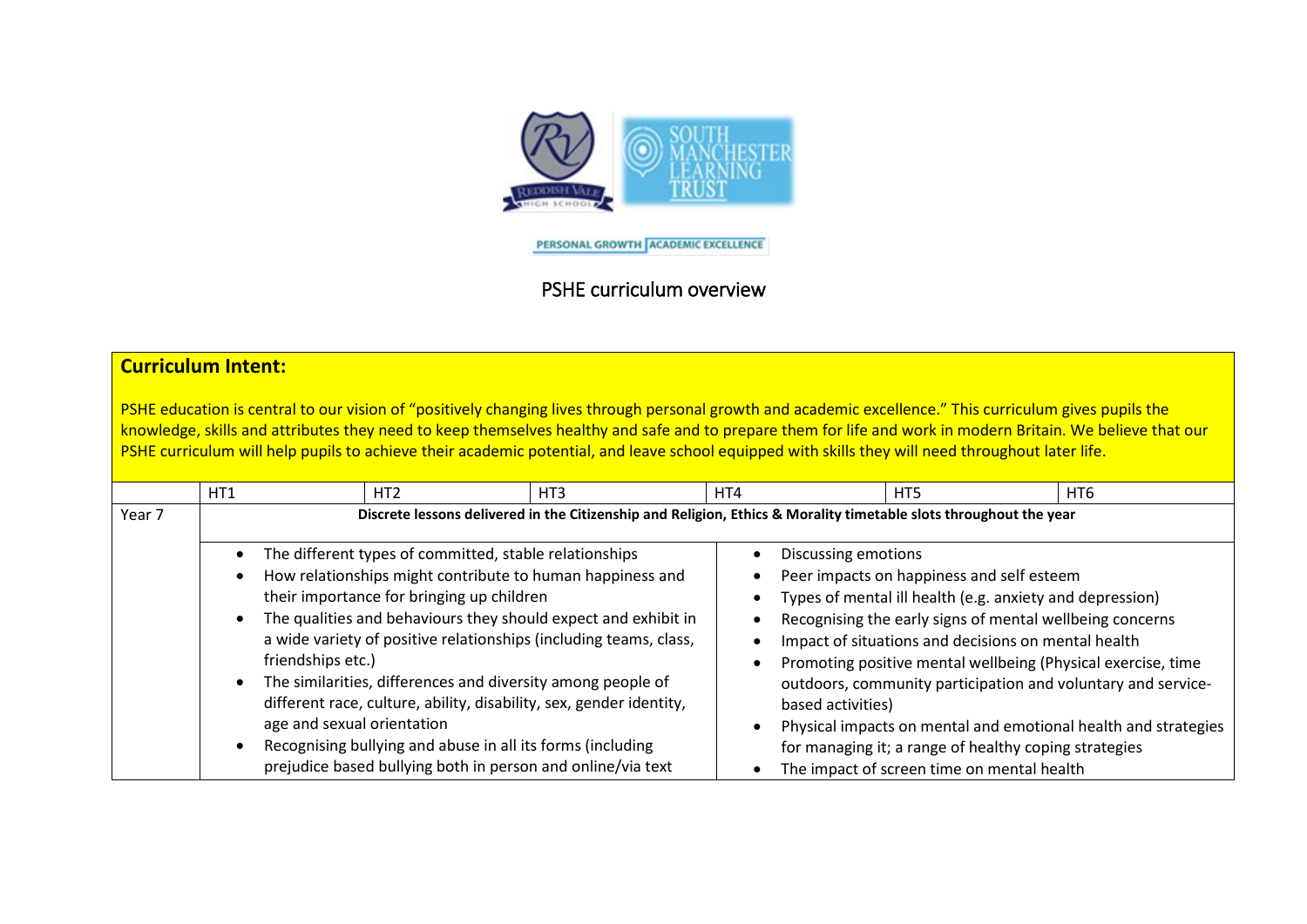|        | The impact of stereotyping, prejudice, bigotry, bullying, and<br>$\bullet$<br>discrimination on individuals and communities<br>The skills and strategies to manage being bullied or witnessing<br>$\bullet$<br>others being bullied<br>Managing strong feelings and emotions<br>$\bullet$<br>Establishing clear personal boundaries around those aspects of<br>٠<br>their lives they wish to be private and to understand their right<br>to privacy<br>Laws relating to the carrying of offensive weapons (including<br>$\bullet$<br>what might motivate someone to carry one and the range of<br>consequences)<br>Strategies for managing pressure to carry a weapon<br>$\bullet$<br>The difference between friendship groups and gangs (including<br>$\bullet$<br>the risks posed by membership of gangs on individuals, families<br>and communities)<br>Strategies for managing pressure to join a particular group or<br>$\bullet$<br>gang and how to access appropriate support | The importance of sufficient good quality sleep for good health<br>and how a lack of sleep can affect weight, mood and ability to<br>learn<br>Dental health and the benefits of good oral hygiene and dental<br>flossing, including healthy eating and regular check-ups at the<br>dentist<br>To understand and manage risk within the context of personal<br>safety, especially accident prevention and road and cycle safety<br>(through the Bikeability programme)<br>Key facts about puberty, the changing adolescent body and<br>menstrual wellbeing<br>The main changes which take place in males and females, and<br>the implications for emotional and physical health<br>Making our own choices<br>$\bullet$                                                                                                               |
|--------|--------------------------------------------------------------------------------------------------------------------------------------------------------------------------------------------------------------------------------------------------------------------------------------------------------------------------------------------------------------------------------------------------------------------------------------------------------------------------------------------------------------------------------------------------------------------------------------------------------------------------------------------------------------------------------------------------------------------------------------------------------------------------------------------------------------------------------------------------------------------------------------------------------------------------------------------------------------------------------------|-------------------------------------------------------------------------------------------------------------------------------------------------------------------------------------------------------------------------------------------------------------------------------------------------------------------------------------------------------------------------------------------------------------------------------------------------------------------------------------------------------------------------------------------------------------------------------------------------------------------------------------------------------------------------------------------------------------------------------------------------------------------------------------------------------------------------------------|
| Year 8 | The factors that can affect relationships (including age, gender,<br>$\bullet$<br>power and interests<br>The nature and importance of marriage, civil partnerships and<br>$\bullet$<br>other stable, long-term relationships for family life and bringing<br>up children<br>The roles and responsibilities of parents, carers and children in<br>$\bullet$<br>families<br>Unacceptability of sexist, homophobic, biphobic, transphobic,<br>$\bullet$<br>racist and disablist language and behaviour, the need to<br>challenge it and how to do so<br>Recognising that they have the same rights to opportunities in<br>$\bullet$<br>learning and work as all other people; to recognise and                                                                                                                                                                                                                                                                                          | Discrete lessons delivered in the Citizenship and Religion, Ethics & Morality timetable slots throughout the year<br>The causes and triggers for unhealthy coping strategies, such as<br>self-harm and eating disorders<br>Positive coping strategies<br>$\bullet$<br>Coping with bereavement<br>How the media portrays young people and to recognise its<br>possible impact on body image and health issues<br>To understand how the inappropriate use of mobile phones can<br>contribute to accidents<br>To explore social and moral dilemmas about the use of money<br>Factual information about legal and illegal substances, including<br>alcohol (including current government recommendations for<br>consumption), volatile substances, new psychoactive<br>substances, tobacco, e-cigarettes, shisha, e-shisha and cannabis |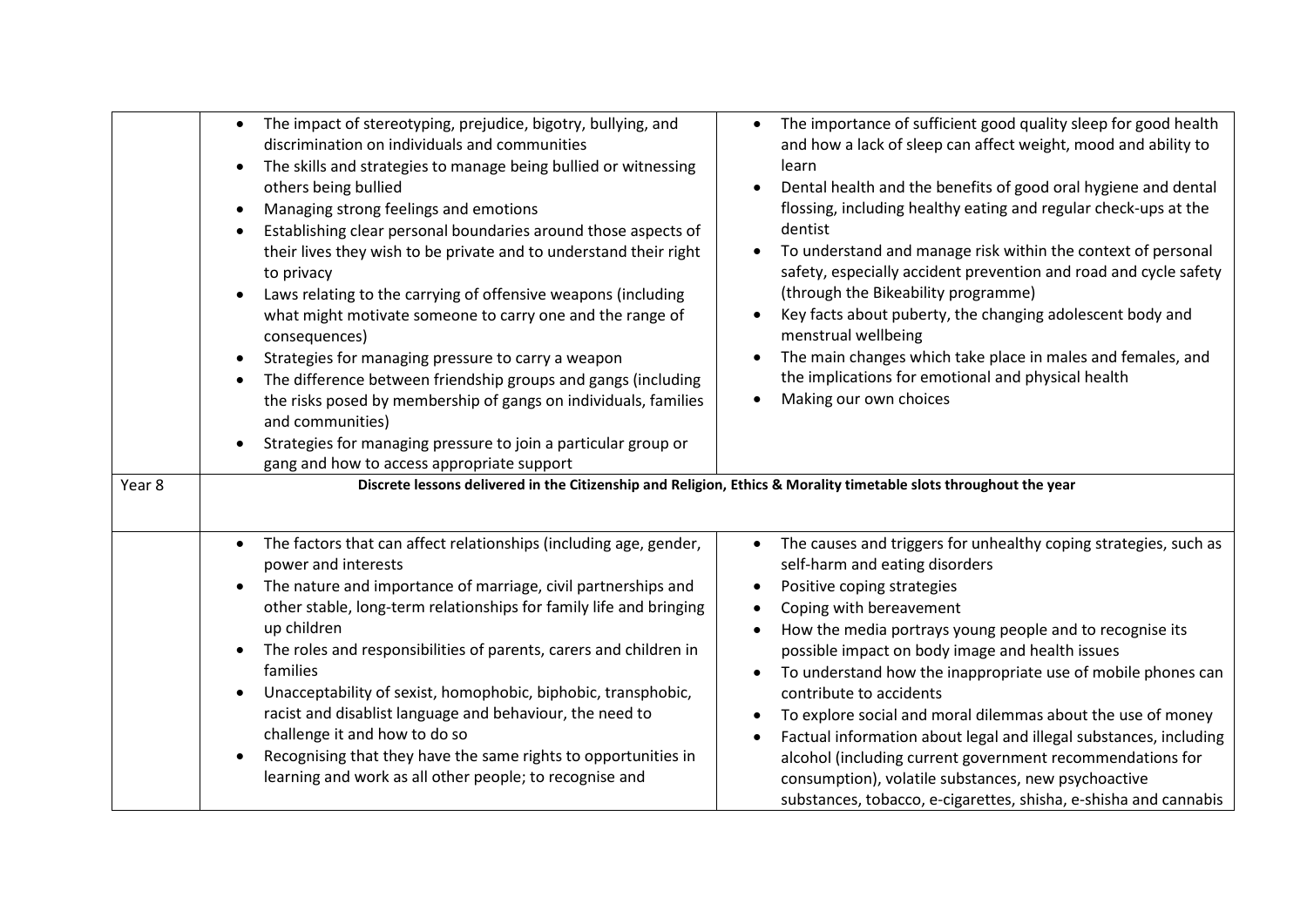|         | challenge stereotypes; and/or family or cultural expectations<br>that may limit their aspirations<br>The difference between assigned/biological sex, gender identity<br>$\bullet$<br>and sexual orientation<br>The terms associated with sex, gender identity and sexual<br>$\bullet$<br>orientation and to understand accepted terminology<br>To understand the feelings and pressure that the need for peer<br>$\bullet$<br>approval can generate, including in relation to the purchase and<br>use of tobacco and alcohol (including cheap/illicit alcohol and<br>cigarettes), drugs and other risky behaviours<br>Recognising peer pressure and have strategies to manage it<br>$\bullet$<br>Acknowledging and respecting the right not to have intimate<br>$\bullet$<br>relationships until ready |                                                                                                                                                                          |                                                                                                                                                    | The law relating to the supply, use and misuse of legal and<br>illegal substances<br>The personal and social risks and consequences of substance<br>use and misuse, including the benefits of not drinking alcohol<br>(or delaying the age at which to start) and the benefits of not<br>smoking including not harming others with second-hand smoke<br>The purpose and importance of immunisation and vaccination<br>$\bullet$<br>(including the facts and science relating to immunization and<br>vaccination) |                                                                                                                                                                  |                                                                                                                                                                         |
|---------|--------------------------------------------------------------------------------------------------------------------------------------------------------------------------------------------------------------------------------------------------------------------------------------------------------------------------------------------------------------------------------------------------------------------------------------------------------------------------------------------------------------------------------------------------------------------------------------------------------------------------------------------------------------------------------------------------------------------------------------------------------------------------------------------------------|--------------------------------------------------------------------------------------------------------------------------------------------------------------------------|----------------------------------------------------------------------------------------------------------------------------------------------------|------------------------------------------------------------------------------------------------------------------------------------------------------------------------------------------------------------------------------------------------------------------------------------------------------------------------------------------------------------------------------------------------------------------------------------------------------------------------------------------------------------------|------------------------------------------------------------------------------------------------------------------------------------------------------------------|-------------------------------------------------------------------------------------------------------------------------------------------------------------------------|
| Year 9  | <b>Sex &amp; Relationships</b><br><b>Bullying</b><br>Relationships<br>Support services<br>Marriage<br>Sex in the media<br>Cyber bullying                                                                                                                                                                                                                                                                                                                                                                                                                                                                                                                                                                                                                                                               | <b>Sex &amp; Relationships</b><br>Consent<br>Grooming<br>Sex<br>Contraception<br><b>STIs</b>                                                                             | <b>Health &amp; wellbeing</b><br>Drug use<br>Experimental drug use<br>Dependence and<br>addiction<br>Prescription drugs<br>Local health services   | <b>Health &amp; wellbeing</b><br>Work, leisure & exercise<br>Cancer & Cancer<br>prevention<br><b>FGM</b>                                                                                                                                                                                                                                                                                                                                                                                                         | <b>Health &amp; wellbeing</b><br>Body image & online life<br>Unwanted attention<br>Trafficking<br>Intimate images<br>Dangers online                              | <b>Health &amp; wellbeing</b><br>Gambling<br><b>Emotional &amp; mental</b><br>health<br>Positive mental<br>wellbeing<br>Effective use of feedback                       |
| Year 10 | Consent<br><b>Forced Marriage</b><br>Student finance<br>Tutor time - Schedule<br><b>TBC</b><br>Marriage & legal<br>relationships<br>Exploitation, bullying &<br>harassment                                                                                                                                                                                                                                                                                                                                                                                                                                                                                                                                                                                                                             | Earnings<br>Careers 1<br>Careers 2<br>Tutor time-Schedule<br><b>TBC</b><br><b>Discrimination</b><br>Faith/cultural views on<br>relationships<br>Exploitation, bullying & | Contraception<br><b>STIs</b><br>Tutor time - Schedule<br><b>TBC</b><br>Intimate images<br>Domestic abuse<br>Manipulation,<br>persuasion & coercion | Payslips<br>Tax & National Insurance<br>Careers 3<br>Tutor time - Schedule<br><b>TBC</b><br>Impact of decisions &<br>situations on mental<br>health<br>Promoting a good school                                                                                                                                                                                                                                                                                                                                   | Careers 4<br><b>FGM</b><br>Drugs & alcohol<br>Tutor time - Schedule<br><b>TBC</b><br>Managing unwanted<br>attention (harassment &<br>stalking)<br>Social media & | PREVENT<br>Pensions<br>Help for people on low<br>income<br>Tutor time - Schedule<br><b>TBC</b><br>Consequences of<br>substance misuse &<br>abuse<br>Habit, dependence & |
|         | Family difficulties<br>Positive relationships<br>Diversity in sexuality                                                                                                                                                                                                                                                                                                                                                                                                                                                                                                                                                                                                                                                                                                                                | harassment in<br>relationships<br>Support services for the<br>above topics                                                                                               | Gender double standards<br>& victim blaming<br>Adoption & fostering                                                                                | / life balance<br>Coping with bereavement<br>Body image & media                                                                                                                                                                                                                                                                                                                                                                                                                                                  | distorting situations<br>Dangers associated with<br>apps<br><b>Financial decisions</b>                                                                           | addiction<br>Risks associated with<br>cosmetic & aesthetic<br>procedures                                                                                                |